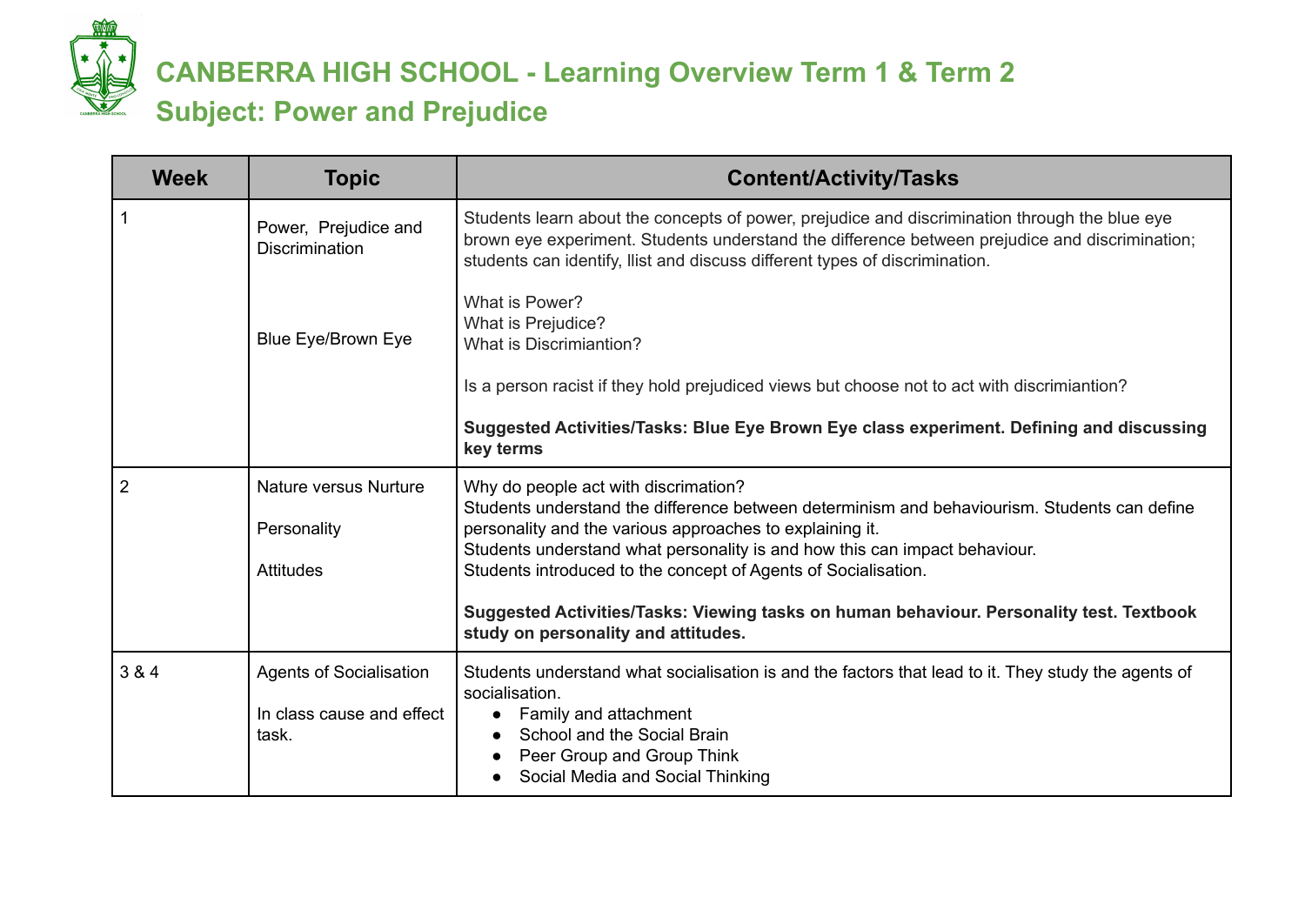

### **CANBERRA HIGH SCHOOL - Learning Overview Term 1 & Term 2**

#### **Subject: Power and Prejudice**

|       |                                                                                          | HOW AN INDIVIDUAL COULD BE SHAPED TO HOLD AND ACT UPON DISCRIMINATORY<br>VALUES, BELIEFS AND ATTITUDES                                                                                                                                                                                                                                                                                                                                                                                                          |
|-------|------------------------------------------------------------------------------------------|-----------------------------------------------------------------------------------------------------------------------------------------------------------------------------------------------------------------------------------------------------------------------------------------------------------------------------------------------------------------------------------------------------------------------------------------------------------------------------------------------------------------|
|       |                                                                                          | Suggested Activities/Tasks: Viewing tasks and first In Class Assessment Cause and Effect<br>Task.                                                                                                                                                                                                                                                                                                                                                                                                               |
| 5 & 6 | Group behaviour and<br>social psychology.                                                | What is a group and why do people join a group?<br>If people can be made to conform over simple issues like the length of a line, how much can they be<br>made to conform and to obey in situations where judgments are more ambiguous or even sinister?<br>Social Psychology<br>Asch's Lines<br>Sherif Boys study<br><b>Milgram Experiment</b><br><b>Stanford Prison experiment</b><br><b>BBC</b> prison experiment<br>Suggested Activities/Tasks: Viewing tasks and class discussion and short written tasks. |
| 7 & 8 | Leadership and types of<br>power.<br>Major assignment: Social<br><b>Injustice Report</b> | Having looked at group behaviour students look at the role of a leader. These leaders use different<br>types of power and have different Leadership styles.<br>Motivation for choosing an injustice. Look at own family background. Social Injustice google<br>slideshow. Popular songs "We didn't start the fire".<br>Suggested Activities/Tasks: Reading task and class discussion. Types of power matching<br>activity. Major assignment.                                                                    |
| 9     | Movie: First they killed<br>my father or Hotel<br>Rwanda, Parental<br>permission note.   | Look at historical context for these events and then watch the film. Complete movie task sheet whilst<br>watching.<br><b>Suggested Activities/Tasks: Movie viewing task</b>                                                                                                                                                                                                                                                                                                                                     |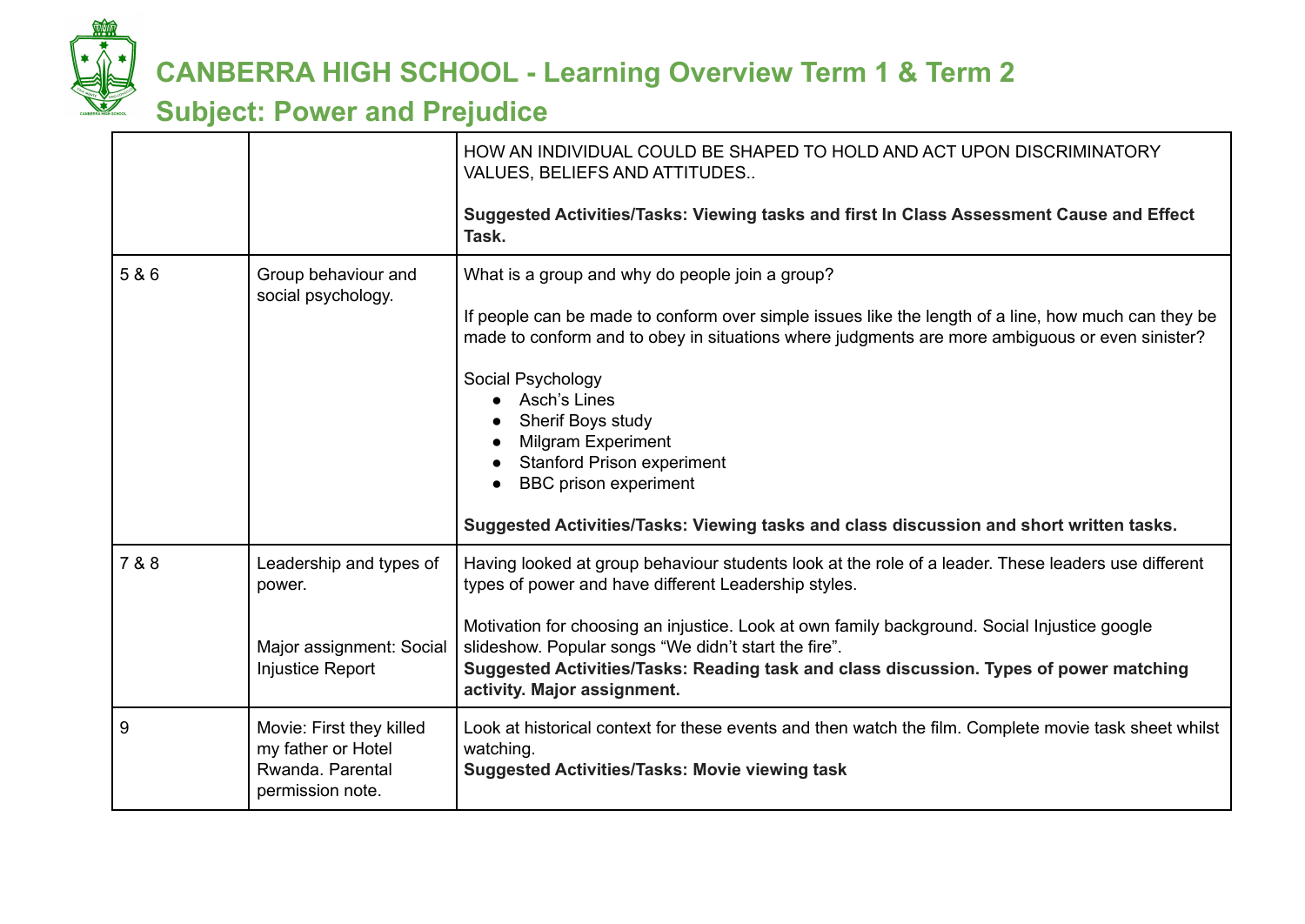

# **CANBERRA HIGH SCHOOL - Learning Overview Term 1 & Term 2 Subject: Power and Prejudice**

| <b>Week</b> | <b>Topic</b>                        | <b>Content/Activity/Tasks</b>                                                                                                                                                                                                    |
|-------------|-------------------------------------|----------------------------------------------------------------------------------------------------------------------------------------------------------------------------------------------------------------------------------|
|             | Genocide                            | The reasons for the creation of the United Nations and its immediate successes, including the<br>the Genocide Convention 1948                                                                                                    |
|             |                                     | What is genocide?<br>What are the elements of the historical context?<br>Can a person be guilty of genocide?                                                                                                                     |
|             |                                     | Suggested Activities/Tasks: Defining genocide, google slides or nearpod on Eight stages<br>of genocide, class discussion                                                                                                         |
| 2           | Genocide case study                 | The role and outcomes of the United Nations as peacekeeper in specific conflicts and disputes,<br>for example former Yugoslavia after 1989; Rwanda (1993-96) and Cambodia.                                                       |
|             |                                     | Suggested Activities/Tasks: Viewing task on a speicific genocide.                                                                                                                                                                |
| 3 & 4       | Genocide group<br>presentation.     | Analysis and understanding of specific genocides e.g Rwanda, Cambodia, Bosnia                                                                                                                                                    |
|             |                                     | Suggested Activities/Tasks: Genocide group presentation. Explain the significance of an<br>event and developments over short and long term. Understands how effects could have<br>been avoided.                                  |
| 5           | United nations and<br>peacekeepers. | The reasons for the creation of the United Nations and its immediate successes, including the<br>UN Security Council; the Universal Declaration of Human Rights; the Genocide Convention<br>1948; and the Geneva Convention 1949 |
|             |                                     | What is the role of the UN?                                                                                                                                                                                                      |